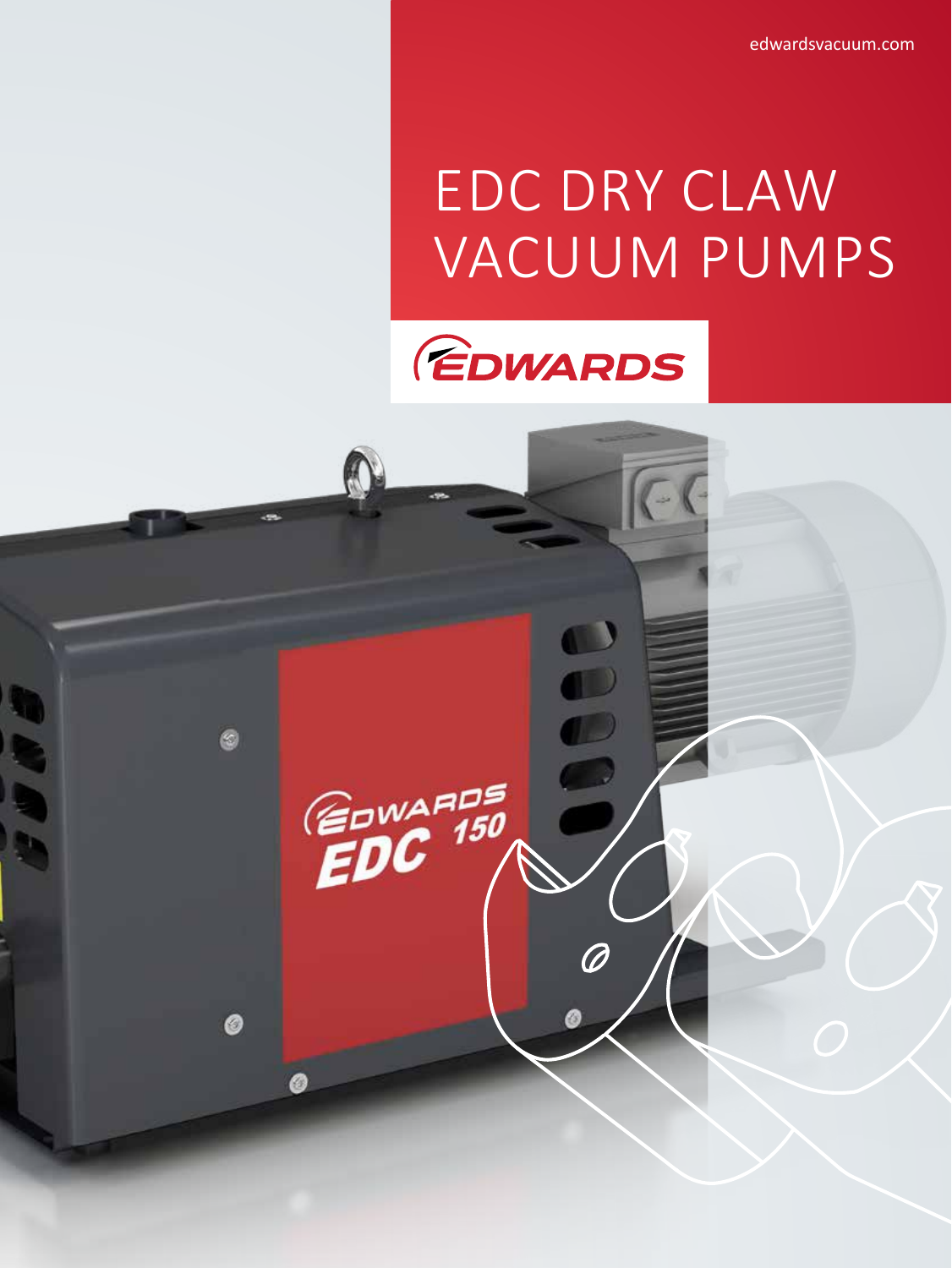

# INNOVATION AND RELIABILITY

### Edwards EDC range is a new generation of robust single stage dry claw vacuum pumps

The new range of our EDC dry claw pumps features an innovative design which creates a new benchmark in the claw pump market. The simplicity, robustness, efficiency and contaminant handling capability of these pumps make them the smart choice for your application. Built to the exacting standards and quality demanded by our customers, the new dry claw pump provides you with a trouble-free and cost-effective solution to meet your needs.

Innovative construction materials and coatings for a lifetime of reliable operation even in harsh conditions. **Built to last**

Simplest of designs suited for quick access to the pumping chamber for easy cleaning in the event of product carry-over. **Easy maintenance**

Long life bearings and seals with a separate and isolated pumping element **Low maintenance cost**

Unrivalled performance: best in class ultimate vacuum level, market leading pumping speed and lower continuous vacuum level **Improved productivity**

Best in class power consumption **Low cost of ownership**

Low noise levels **Quiet operation**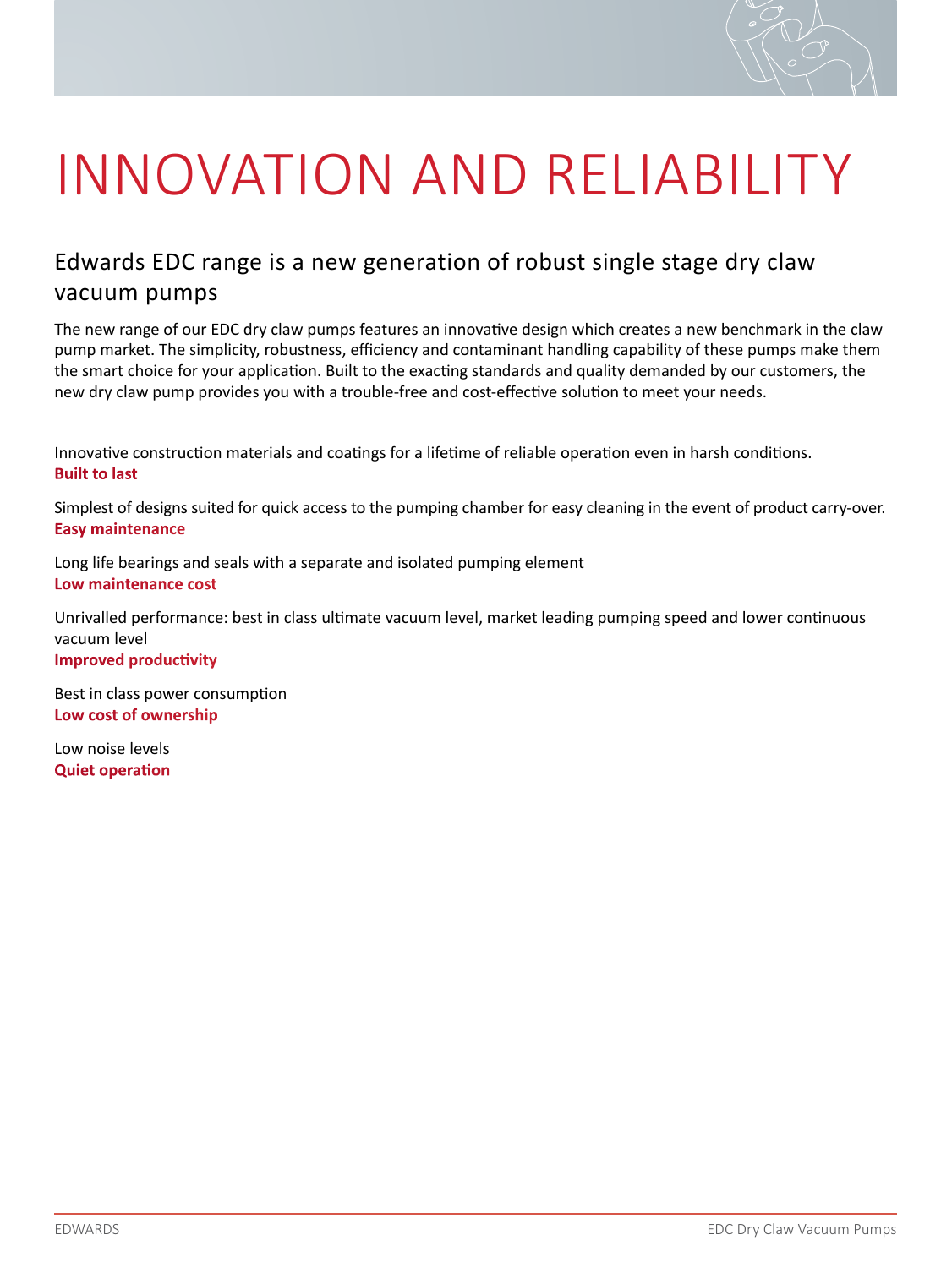#### **Applications**

The EDC range is suitable for a range of applications in various industries including:

- Steam sterilisation
- Plastic extrusion
- Water drying
- Vacuum conveying
- Pick and place
- Water and sewage handling
- Printing and paper converting
- Medical systems
- Dairy industry for milking and milk transfer
- **Thermoforming**
- Waste removal



With pumps up to 360 m<sup>3</sup>/h and the ability to be driven by a proven variable speed drive (VSD) technology the EDC claw pumps afford you complete flexibility, efficiency and control over your process. These machines designed with robustness, durability and superior materials of construction and technological advances to give you a trouble-free solution to your specific application.

#### **Connect and empower**

Thousands of applications – central systems in hospitals, plastic extrusion, drying and reactor service in chemical industries, pneumatic conveying, milking parlors – share a common need: vacuum. And that is what we provide – safely, reliably, cost-effectively and continuously. Connect with Edwards to get the utility you need to empower your processes and operations, and drive your productivity.

#### **Reliability you can trust**

Our single stage claw pumps are working quietly and efficiently in all corners of the world. The characteristics of our technology is a low failure rate over a long lifetime, even in the most challenging conditions.

#### **Innovation driven**

The durability of our claw is rooted in our expertise. We first introduced claw technology to vacuum applications in the high tech electronics industry. Now our knowledge and experience leads to low cost, efficient and reliable single stage claw products.

#### **Fully certified**

Our dry claw machines meet the demanding requirements of ISO 9001, ISO 14001 and OHSAS 18001, as verified by Lloyds of London. They are backed up a market-leading warranty and a service support network across 180 countries. The result? 24/7 assurance that your products and your processes are constantly kept in the best possible working order.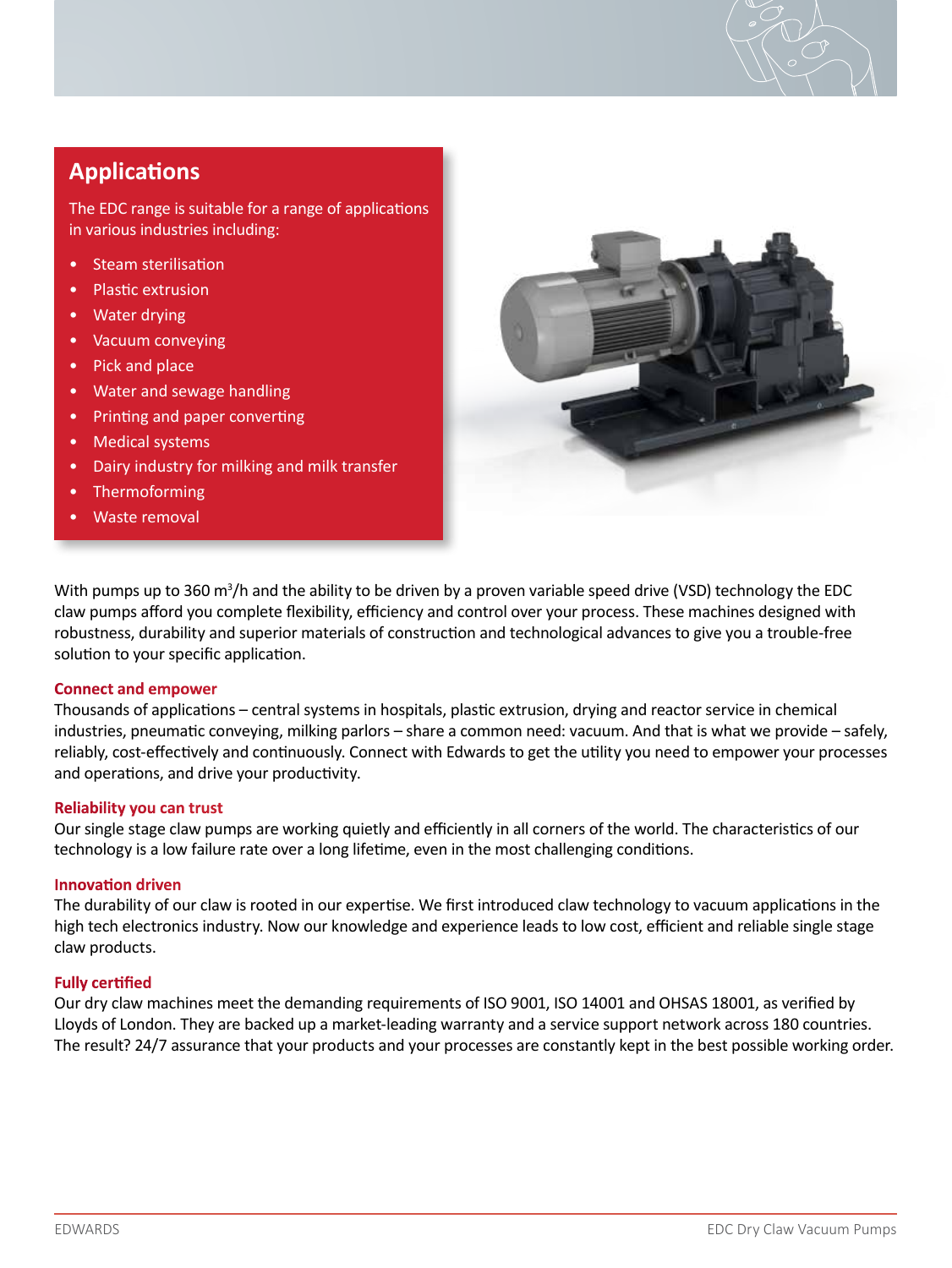

## DESIGNED FOR A LONG LIFE OF RELIABLE, EFFICIENT OPERATION

The dry claw machine boasts some fantastic design features including corrosion resistant claws thanking the renowned surface coating applied to the pumps process chambers.

### **1**

#### **Innovative features**

- Dry (oil-free) pumping chamber.
- Market leading low noise level.
- Efficient motor with variable speed option for complete controllability.
- Simple maintenance with contact-free internals eliminating wear.
- Cool running and simple air cooling.
- Compact design with a small footprint.

### **Built-in corrosion resistance (standard)**

- Corrosion resistant claws.
- Coated pumping chamber.
- Suitable for many harsh applications.





**2**

### **Cleverly designed element**

- Easily accessible pumping chamber for cleaning without accessing the gearbox and disturbing the timing.
- Modular design allows flexibility and efficiency in terms of maintenance and life cycle costs.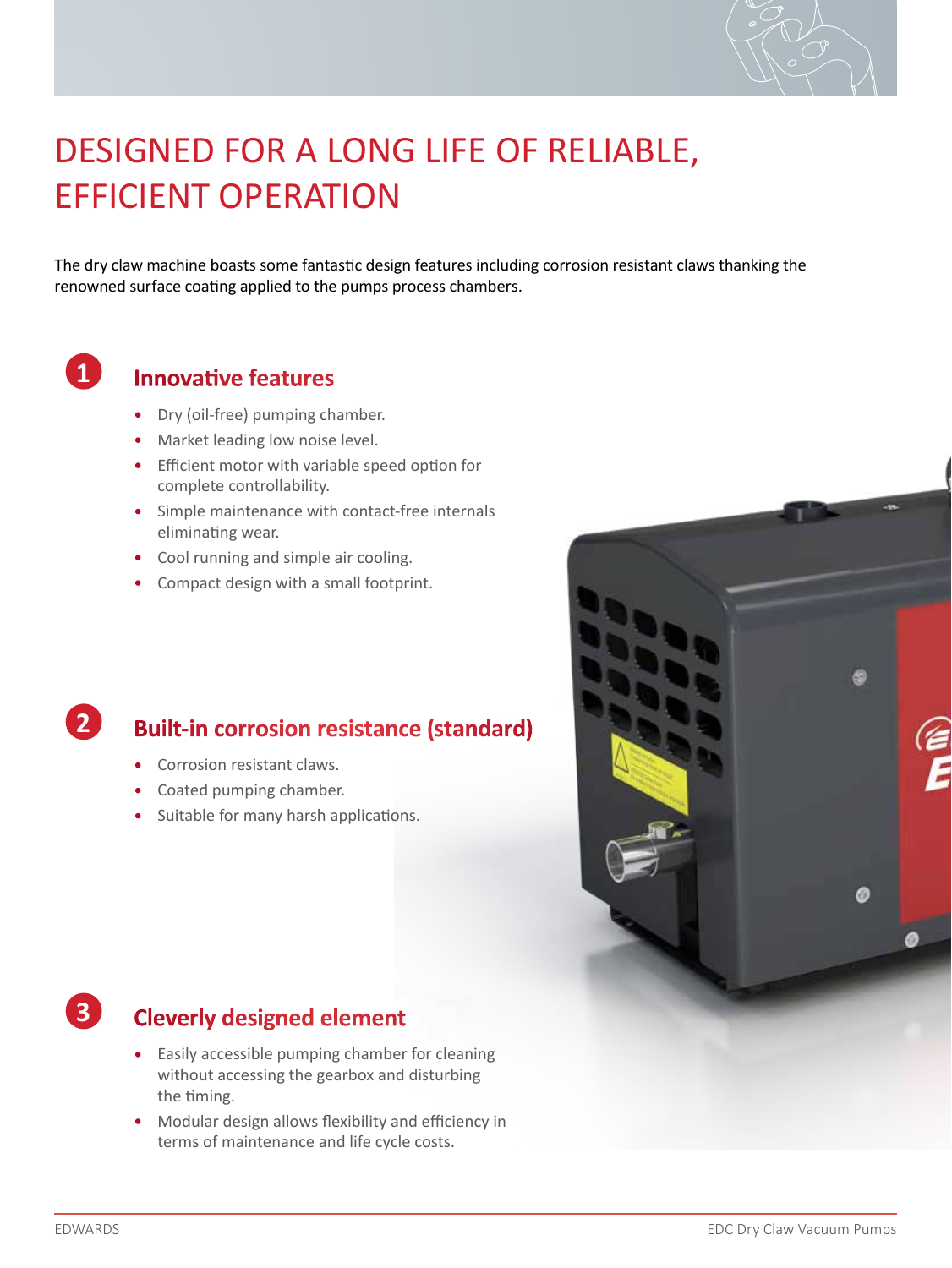

### **Upgraded bearings and seals**

- Based on proven compressor and screw vacuum pump design for long trouble free life even in the harshest applications.
	- **5**

**6**

### **Compact machine with a small footprint**

• Ideally suited for replacement market, compressor house installations and OEM machinery.

- **Variable Speed Drive compatible (VSD)**
	- Significant energy savings: up to 50% compared to fixed speed machines.
	- Improved response to varying demand.
	- Opportunity to replace multiple machines and centralize pumps in one location to optimize system performance.

### **7**

**4**

#### **Set-point control option**

- Allows you to optimize the energy you use to maintain your process duty point.
- The lowest possible flow will be delivered to match your required duty point or speed – nothing is wasted.

**DWARDS**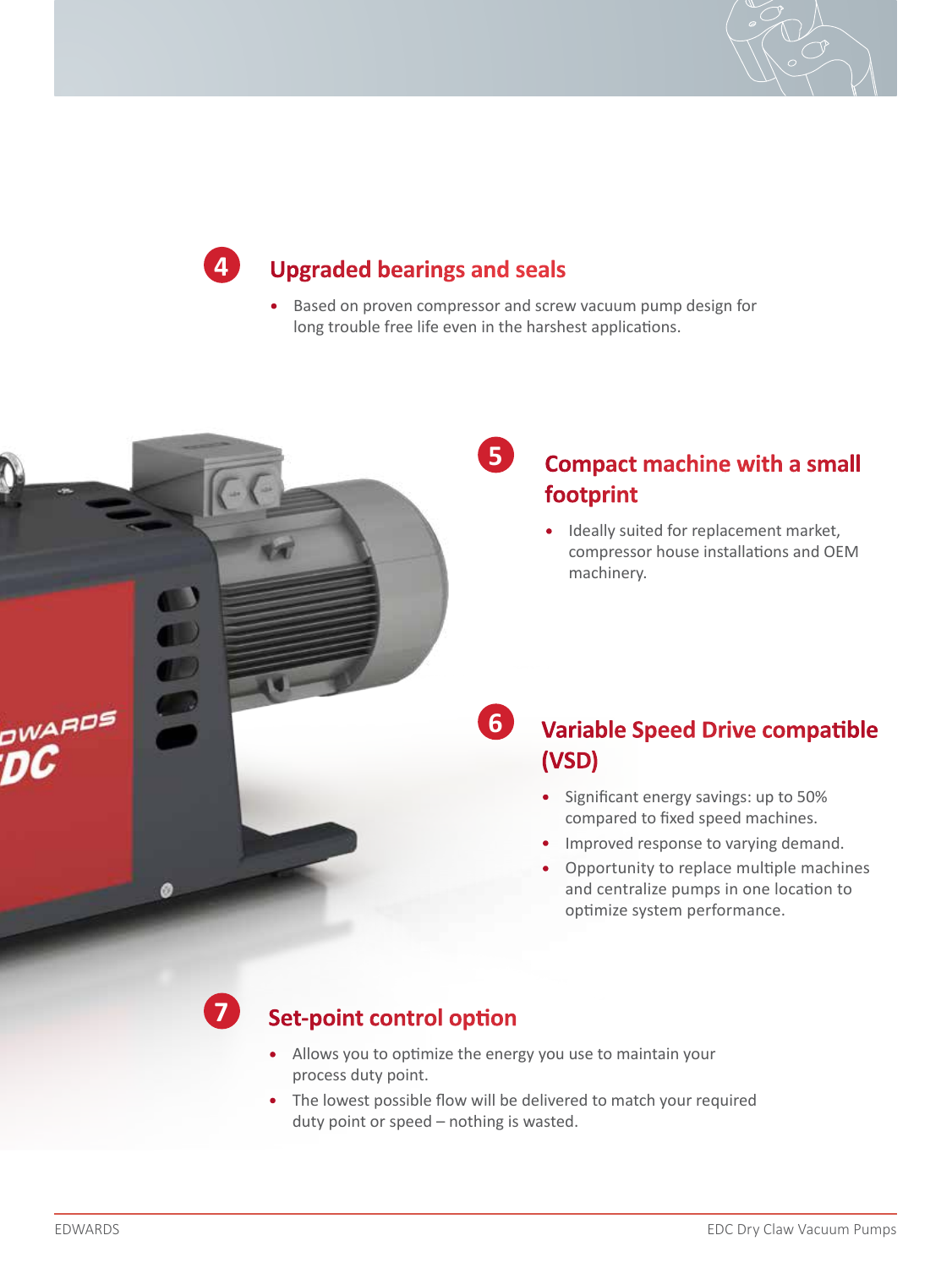

### **Technical Specifications**

|               | <b>Nominal</b><br>displacement |     | Ultimate vacuum |             |         | <b>Noise</b><br>level | Permissible ambient<br>temperature range |           | <b>Nominal motor</b><br>rating |     |
|---------------|--------------------------------|-----|-----------------|-------------|---------|-----------------------|------------------------------------------|-----------|--------------------------------|-----|
|               | m <sup>3</sup> /h              | cfm | mbar(a)         | <b>Torr</b> | "Hg Vac | dB(A)                 | °C'                                      | °F.       | kW                             | Hp  |
| EDC 065 50 Hz | 65                             | 38  | 50              | 37.5        | 28.4    | 66                    | 0 to 40                                  | 40 to 105 | 1.8                            | 2.4 |
| EDC 065 60 Hz | 78                             | 46  | 50              | 37.5        | 28.4    | 66                    | 0 to 40                                  | 40 to 105 | 2.2                            | 2.9 |
| EDC 150 50 Hz | 150                            | 88  | 50              | 37.5        | 28.4    | 75                    | $0$ to $40$                              | 40 to 105 | 3.7                            | 5   |
| EDC 150 60 Hz | 180                            | 106 | 50              | 37.5        | 28.4    | 78                    | 0 to 40                                  | 40 to 105 | 3.7                            | 6   |
| EDC 300 50 Hz | 300                            | 176 | 140             | 105         | 25.8    | 77                    | 0 to 40                                  | 40 to 105 | 6.2                            | 8.3 |
| EDC 300 60 Hz | 360                            | 212 | 140             | 105         | 25.8    | 84                    | 0 to 40                                  | 40 to 105 | 7.5                            | 10  |

Pumping speed based on air at 20°C / 70°F. Tolerance +/-10%.

#### **Dimensions**

|                | Length |      | Width |      |     | Height | Inlet connection<br>size | <b>Outlet connection</b><br>size |
|----------------|--------|------|-------|------|-----|--------|--------------------------|----------------------------------|
|                | mm     | in   | mm    | in   | mm  | in     | BSP*                     | BSP*                             |
| <b>EDC 065</b> | 920    | 36.2 | 394   | 15.5 | 545 | 21.4   | G 1 1/4"                 | G 1 1/4"                         |
| <b>EDC 150</b> | 934    | 36.7 | 394   | 15.5 | 545 | 21.4   | G 1 1/4"                 | G 1 1/4"                         |
| <b>EDC 300</b> | 1110   | 43.7 | 500   | 19.6 | 688 | 27     | G 2"                     | G 1 1/4"                         |

\* Process connections supplied as BSP threads as standard. NPT available on request.

#### **Performance**

#### **EDC 065 EDC 150**





#### **EDC 300**



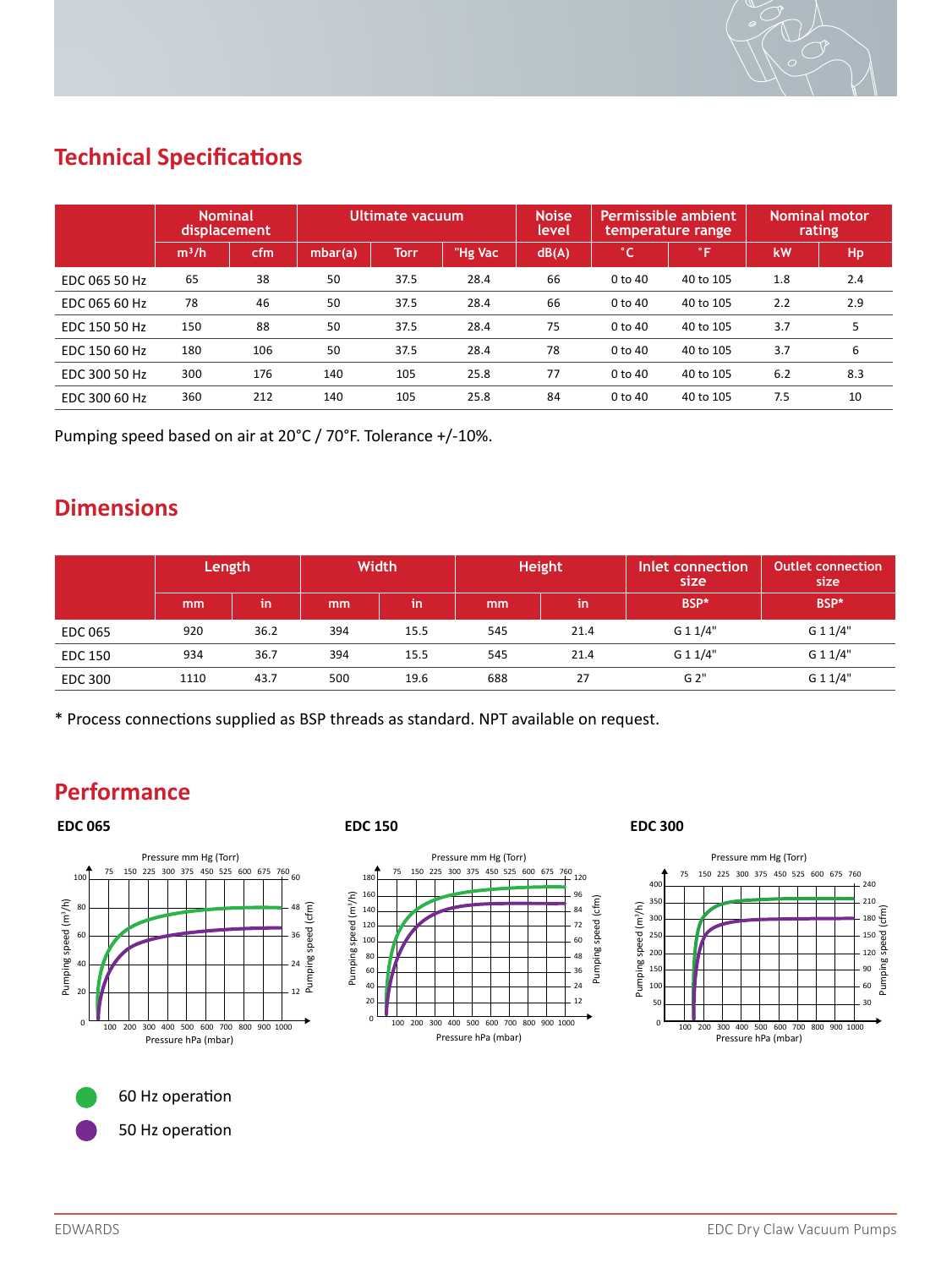

#### **EDC 65/EDC 150 dimensions** All ma et r aisl suppl ei d are ni compl aince wi htht e requirements of ht e L si t of Proh bi i et d Subs atnces









#### **EDC 300 dimensions** 1 2 3 4 5 6 7 8 9 7 8 9 7 8 9 7 8 9 7 8 9 7 8 9 7 8 9 7 8 9 7 8 9 7 8 9 7 8 9 7 8 9 7 8 9 7 8 9 7 8 9 7 8 9 7 8 9 7 8 9 7 8 9 7 8 9 7 8 9 7 8 9 7 8 9 7 8 9 7 8 9 7 8 9 7 8 9 7 8 9 7 8 9 7 8 9 7 8 9 7 8 CONF DIE cop ei d, used of r manu af c ut r nig or commun cia et d ot any o hter person or communication af c ut r nig o<br>Commun cia et d ot any o hter person or communication af c ut r nig or communication af c ut r nig or company